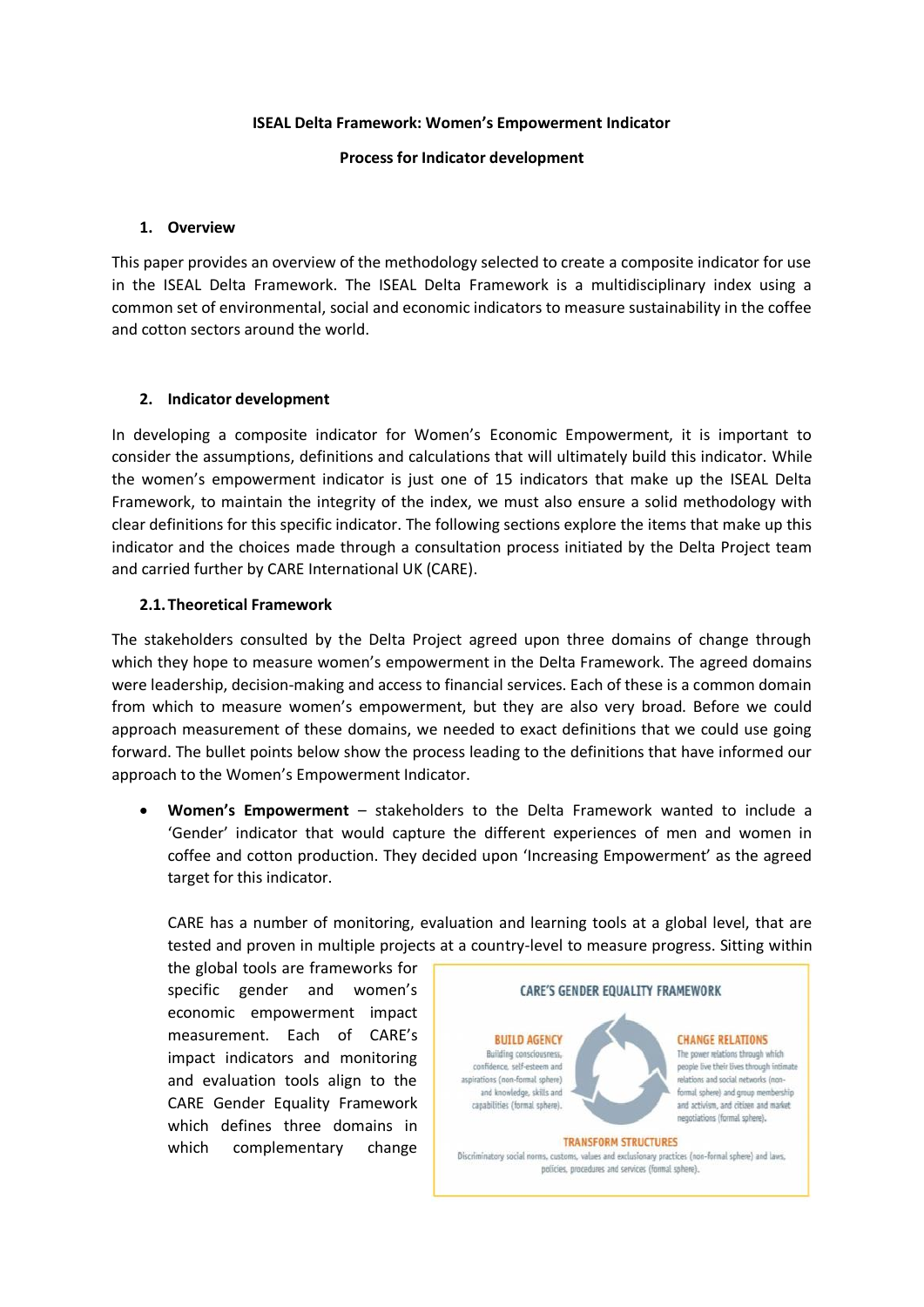needs to take place for a woman to be empowered (see figure, right).

#### **DEFINITION OF WOMEN'S EMPOWERMENT**:

the combined effect of changes in a women's own knowledge, skills and abilities (agency) as well as in relationships through which she negotiates her path (relations) and the society norms, customs, institutions and policies that shape her choices and life (structures). $1$ 

• **Leadership** – in the IFPRI WEAI framework from which the original Gender indicator in the first draft Delta framework was based, leadership is understood to be synonymous with group participation and collective action. At least, these activities are used as proxy indicators for measuring this domain.

At CARE, we would refer to these activities as a form of collective efficacy, which we measure as part of our work promoting Gender Equality and Women's Voice. Once we considered **Leadership** in this indicator to be indicative of the agency we hope to see in women's empowerment, we were able to take a slightly more structured approach to selecting indicators according to this definition.

## **DEFINITION:**

The capacity of women to speak up and be heard and to shape and share in discussions, discourse, and decisions.

• **Decision-making** – the intention with this indicator was to measure women's participation in different decision-making activities throughout the coffee and cotton production cycle. Of all the sub-indicators originally proposed in the initial draft of the 'Gender' indicator in the Delta Framework, the decision-making indicator provided a strong proxy for measuring women's empowerment and required least adjustment.

## **DEFINITION:**

The skills, confidence and abilities of women and men to make productive decisions in coffee and cotton farming.

• **Access to productive assets** – in the IFPRI WEAI framework, access to financial services looked primarily at access to credit and women's ability to make decisions around the use of credit. In the context of the other indicators that made up the IFPRI WEAI framework, this provided a full picture of women's capabilities in economic decision-making at household level. However, in keeping with the brief to simplify the metrics wherever possible, we decided that this sub-indicator was too complicated to report against.

That said, the project team wanted to avoid a metric that only measured access to financial resources, as access to financial resources alone rarely gives a full picture of the control of those financial resources. For example, a woman may have access to savings, and this may be encouraged by her husband, but she may have no autonomy over how those savings are spent. If we only measure women's access to financial resources, we may inflate the level of women's empowerment or gender parity. The risk of showing a half picture was even higher

<sup>1</sup> Gender Equality and Women's Voice Guidance Note, April 2018 <http://gender.care2share.wikispaces.net/GEWV%20Approach>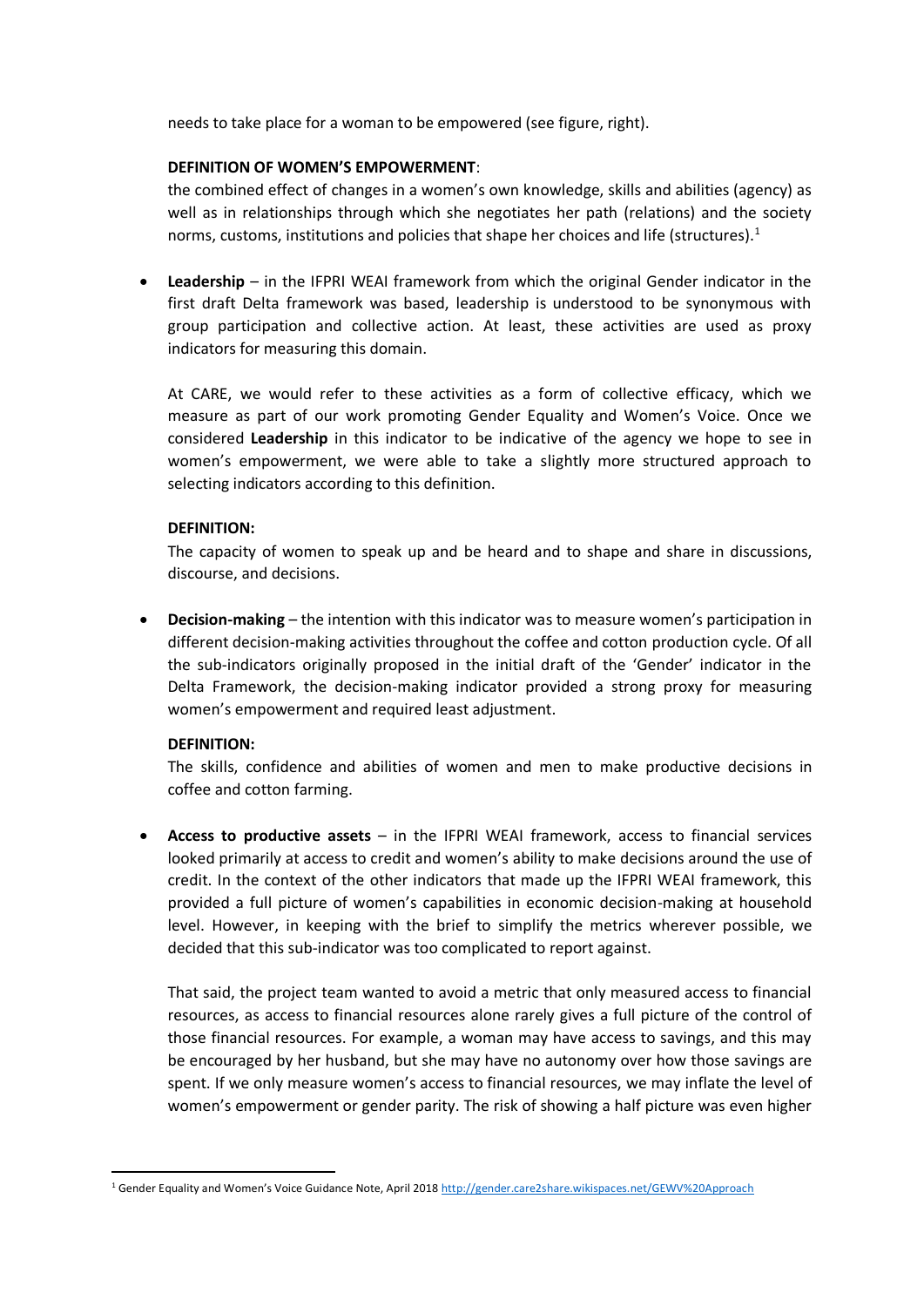when we considered the implications of narrowing down the number of domains in the women's empowerment indicator from five to three.

From consultations with Delta stakeholders, it appeared that the initial thinking behind the inclusion of this indicator was more focussed on control of financial resources. If we consider that this indicator will eventually be rolled out across multiple contexts, we might approach this indicator by looking at the **relational** aspects of women's control over financial resources. What are the attitudes held by men and women in relation to women's control over financial resources and how does this affect control?

At CARE, we have developed multiple indicators that look at Gender Equitable Attitudes amongst men and women that have been used in household, community and workplace spheres. CARE recommended that adapting one of these indicators to explore gender equitable norms in coffee and cotton production and women's access to control over financial resources could be included as a proxy to women's empowerment.

## **DEFINITION:**

Attitudes held by women and men around women's access to and control over economic assets.

## **2.2. Selecting variables**

Now that we had working definitions, the next step in developing the composite indicator for women's empowerment was identifying the sub-indicators which would allow us to report against each of the three domains. The project team was able to draw upon a number of tried and tested indicators used by CARE to measure women's empowerment in a number of agricultural settings around the world, particularly with smallholder farmers. In selecting sub-indicators, the most important consideration of the project team at this stage was our ability to gain as full a picture of the domains as possible, while using minimal sub-indicators to maintain the simplicity of the index.

## • **Leadership**

In selecting sub-indicators for the Leadership domain, we wanted to ensure we were asking questions that would allow us to understand the different capacities, confidence and opportunities of men and women for participation in leadership activities and decision-making. This would create more opportunity to learn about the experiences of women in leadership than recording their membership of, or presence in a community group. Measuring effective group participation rather than group leadership also gives us more insight into the effectiveness and confidence with which women are able to participate in decision-making. Using group leadership as an indicator could risk equating the presence of women in nominal leadership positions with their empowerment whereas in reality, their confidence in contributing and participating in decision-making could still be very low. A focus on understanding collective action also aligns to the IFPRI WEAI.

We identified three sub-indicators which would give us this fuller picture:

- 1. **Self-efficacy:** # women and # men reporting high levels of self-efficacy<sup>2</sup>
- 2. **Communication and negotiation skills:** # women and # men reporting confidence in their communication and negotiation skills

<sup>&</sup>lt;sup>2</sup> Self-efficacy: belief in your own ability to succeed in a specific situation or perform well in a task.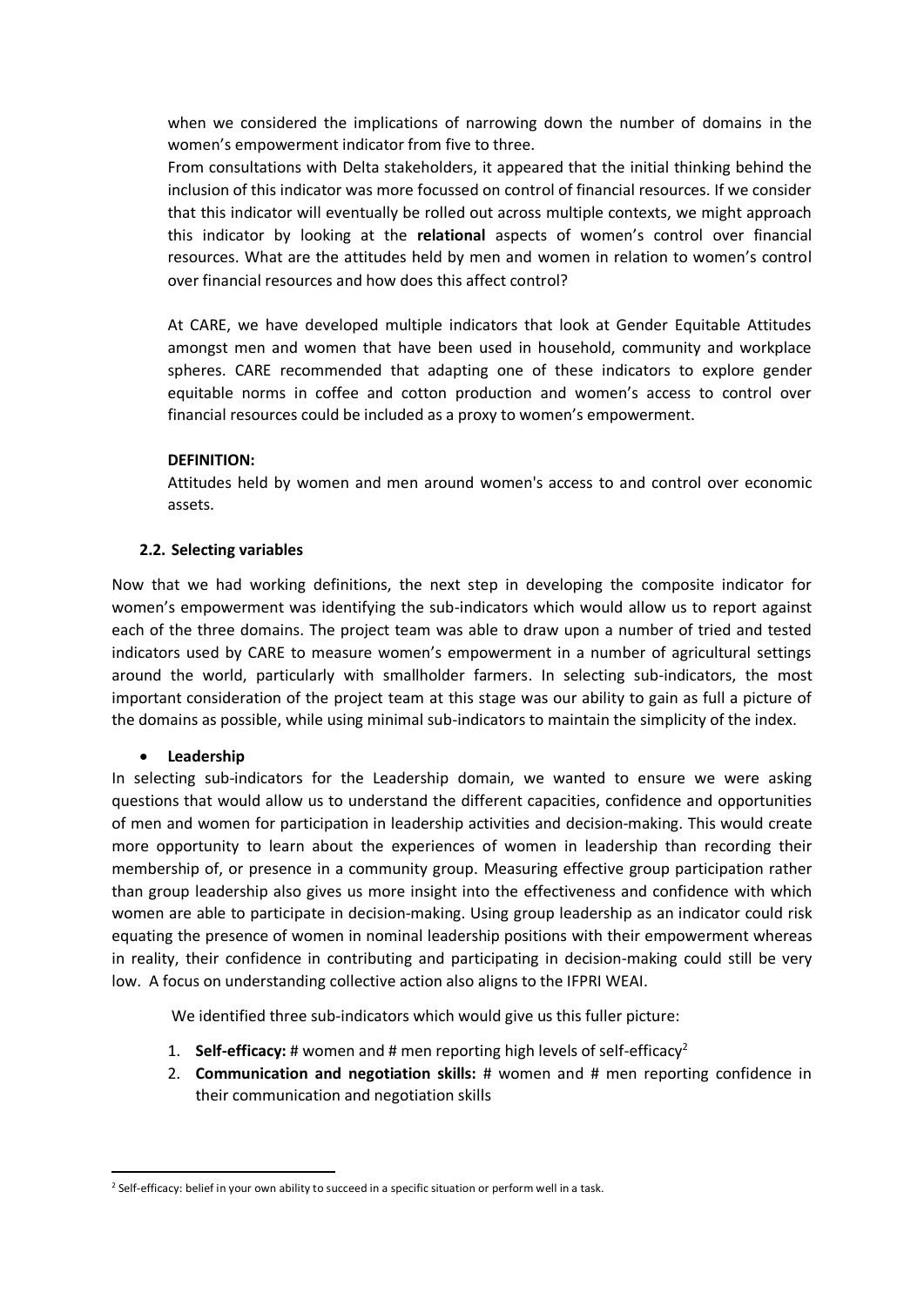3**. Collective action:** # women and # men reporting that they could work collectively with others in community to achieve a common goal. Drawing upon CARE's experience in measuring women's empowerment using these indicators, the project team were confident that the above indicators would collectively create a strong evidence base for the Leadership domain in the women's empowerment indicator.

## • **Decision-making**

The Decision-making domain required fewest changes from the original Women's Empowerment indicator as the project team agreed that a single purposeful sub-indicator could provide a sufficient evidence base for this domain. The main question was around what kind of decision-making we would be concerned with in this indicator. Productive decision-making was identified as the most relevant area for the Delta framework and the following sub-indicator was agreed:

1. **Input in productive decision-making:** # women and # men who report they are equally able to input into productive decisions

To measure this indicator, the project team decided upon 5 productive decisions that could be used as proxies for respondents to share their level of input. These proxy statements can be easily adapted according to context while maintaining the same response options to ensure comparability and aggregation of data in every context.

## • **Control of productive assets**

Having agreed upon a definition that encompassed both control of productive assets and attitudes around gender equitable control of productive assets, we agreed that two subindicators would allow us to explore these two different areas:

- 1. **Control of productive assets:** # women and # men who own or control productive asset
- 2. **Gender equitable attitudes:** # women and # men who demonstrate gender equitable attitudes to control of productive assets

To measure the first sub-indicator, the project team decided upon 5 productive assets that could be used as proxies for respondents to share their level of ownership or control. These proxy statements can be similarly adapted according to context. For the second subindicator, the project team decided upon 5 statements of a gender equitable attitudes that could be used as proxies for respondents to agree or disagree with. We recommend that these statements stay the same across all contexts wherever possible.

## **2.3. Missing data**

Implicit to using the Delta Framework gender indicator, is appreciating the limitations of composite indicators and the missing data from this picture we are building. While there are many merits to constructing a simpler indicator (including better accessibility leading to wider uptake and more reliable data quality), we need to be conscious of the data points we have excluded in pursuit of simplicity.

# **2.4. Weighting**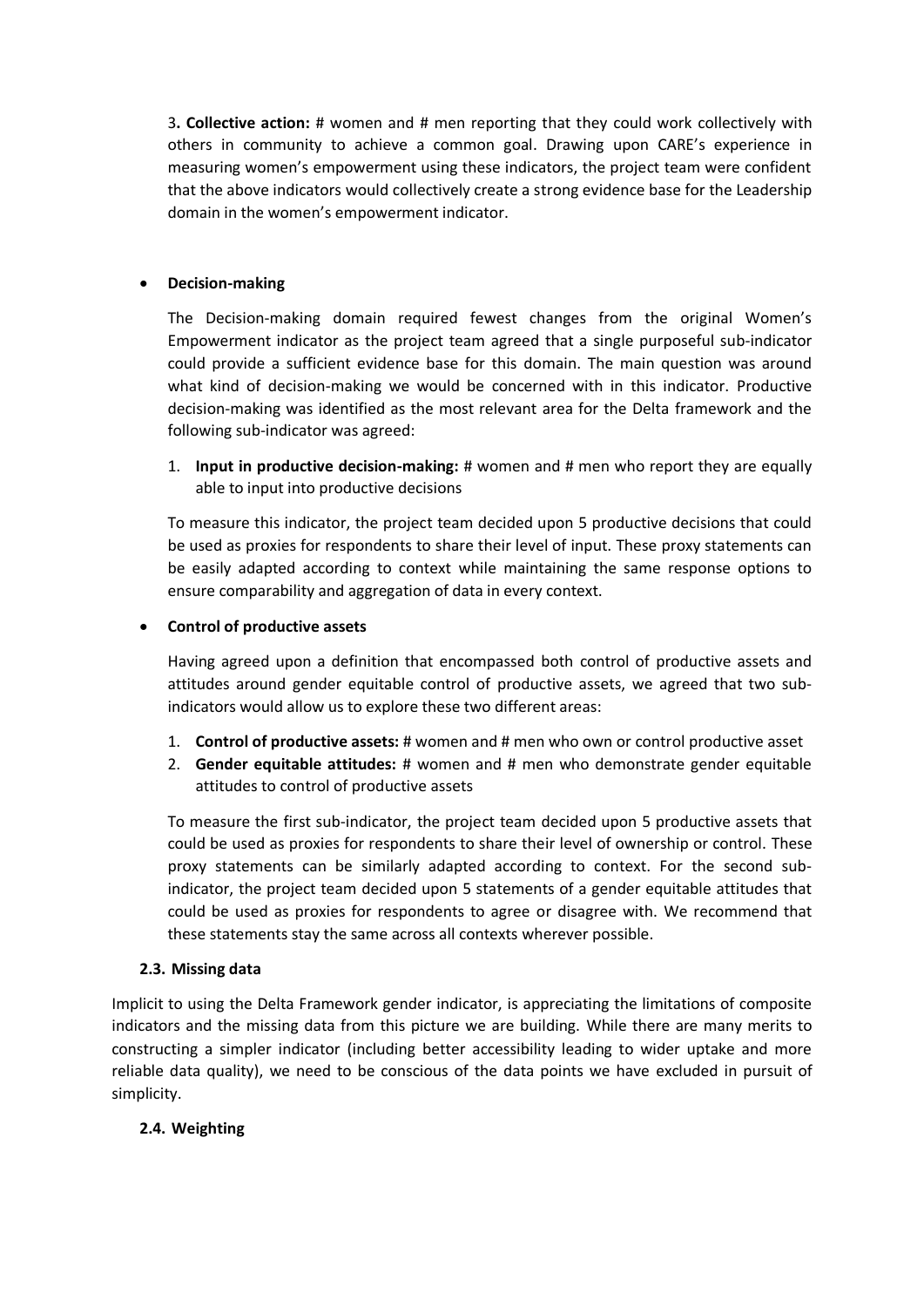Each of the domains has been weighted equally, meaning that each is worth one-third. Adjusting the sub-indicators allows us to maintain this equal weighting, regardless of how many sub-indicators are used to measure a domain. For example, the Leadership domain has three sub-indicators while the Decision-Making domain has one sub-indicator, by adjusting the Decision-Making sub-indicator (giving it three times the weight), it makes an equal contribution to the overall Women's Empowerment score as the sum of the three Leadership sub-indicators.

e.g. *Women's Empowerment = Leadership + Decision-Making + Control of Financial Assets*

*Women's Empowerment = (Leadership 1 + Leadership 2 + Leadership 3) + ((Decision-Making)x3) + ((Control of Financial Assets 1 + Control of Financial Assets 2)x1.5)*

Further practical guidance for adjusting the sub-indicators will be provided in the following section.

# **2.5. Aggregation guide**

When aggregating data for the gender indicator, there are a few steps for each sub-indicator that need to be followed before inputting data into the analytical framework. This section gives a stepby-step guide for preparing the data for the analytical framework.

1. **Aggregation method:** the method for aggregating data for the analytical framework is simple. For the data analyst responsible for data aggregation, the central question is: do these answers indicate that the respondent is empowered or not?

The data aggregation is essentially our way of determining whether the answer to that central question is 'Empowered' or 'Not Empowered'. If the response indicates 'Empowered', we input '1' into the analytical framework, if the response indicates 'Not Empowered', we input '0' into the analytical framework. These scores then allow us to calculate the total empowerment score explained in the 'Weighting' section.

2. **'Achievement':** before we can input a score for each indicator, we need to determine which answers indicate women's empowerment or not. For many of the indicators, there is more than one proxy i.e. the respondent will give more than one answer. There is guidance in the framework for how many 'Achievements' are needed for the response to be counted as empowered or not (e.g. marked as 1 or 0).

Generally, the rule for 'Achievement' is over 50% of the statement indicating empowerment. For example, if there are 5 statements for the respondent to agree or disagree with, and agreement can be an indication of empowerment, a respondent would need to agree with at least 3 out of 5 statements for us to count that as 'Empowered' (=1) rather than 'Not Empowered' (=0).

3. **Inadequacy cut-off:** so how do we know which responses to statements indicate empowerment or not? The Inadequacy Cut-Off column tells us which answers indicate empowerment (Yes) or not (No). The diagram below gives an example of the process for determining either achievement or inadequacy cut-off in Sub-Indicator 1: Self-Efficacy.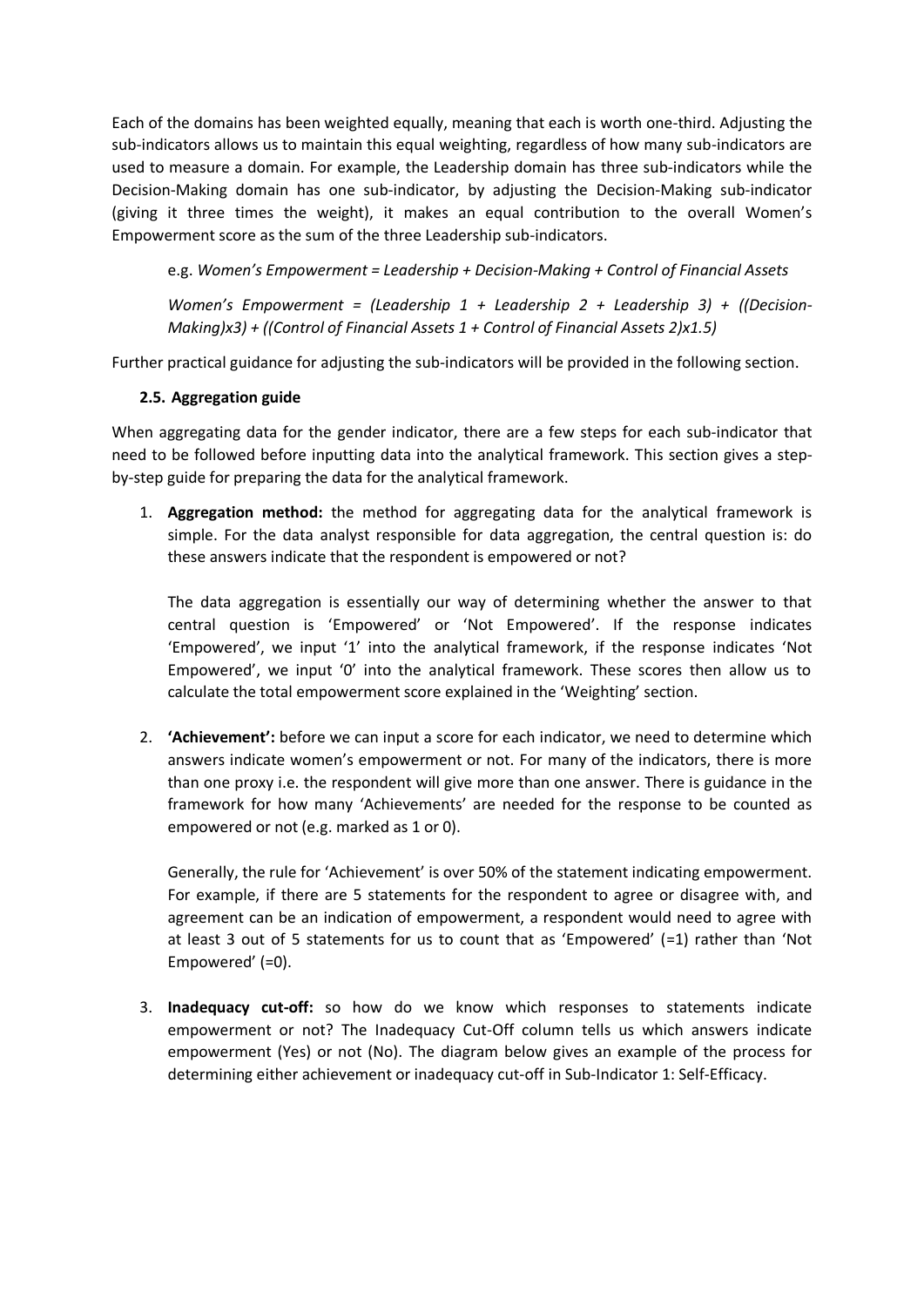

**2.6. Data Aggregation Scenario and Quiz**

Using the example data below, aggregate the data for Sub-Indicator 1: Self-Efficacy into the analytical framework formatted blank table.

## Sample data

| Respondent | # I will be able to achieve $ $ # I am confident that I can |                               |
|------------|-------------------------------------------------------------|-------------------------------|
|            | most of the goals that I have                               | perform effectively on many   |
|            | set for myself                                              | tasks                         |
| 1001       | 1. Strongly disagree                                        | 5. Strongly agree             |
| 1002       | 2. Disagree                                                 | 3. Neither agree nor disagree |
| 1003       | 4. Agree                                                    | 5. Strongly agree             |
| 1004       | 4. Agree                                                    | 3. Neither agree nor disagree |
| 1005       | 2. Disagree                                                 | 2. Disagree                   |

# Analytical framework table

| Respondent | <b>Self-Efficacy</b> |
|------------|----------------------|
| 1001       |                      |
| 1002       |                      |
| 1003       |                      |
| 1004       |                      |
| 1005       |                      |

Answers (Move blue box)

| Respondent | <b>Self-Efficacy</b> |
|------------|----------------------|
| 1001       |                      |
| 1002       |                      |
| 1003       |                      |
| 1004       |                      |
| 1005       |                      |

**2.7. Women's Empowerment Score and Gender Parity Score**